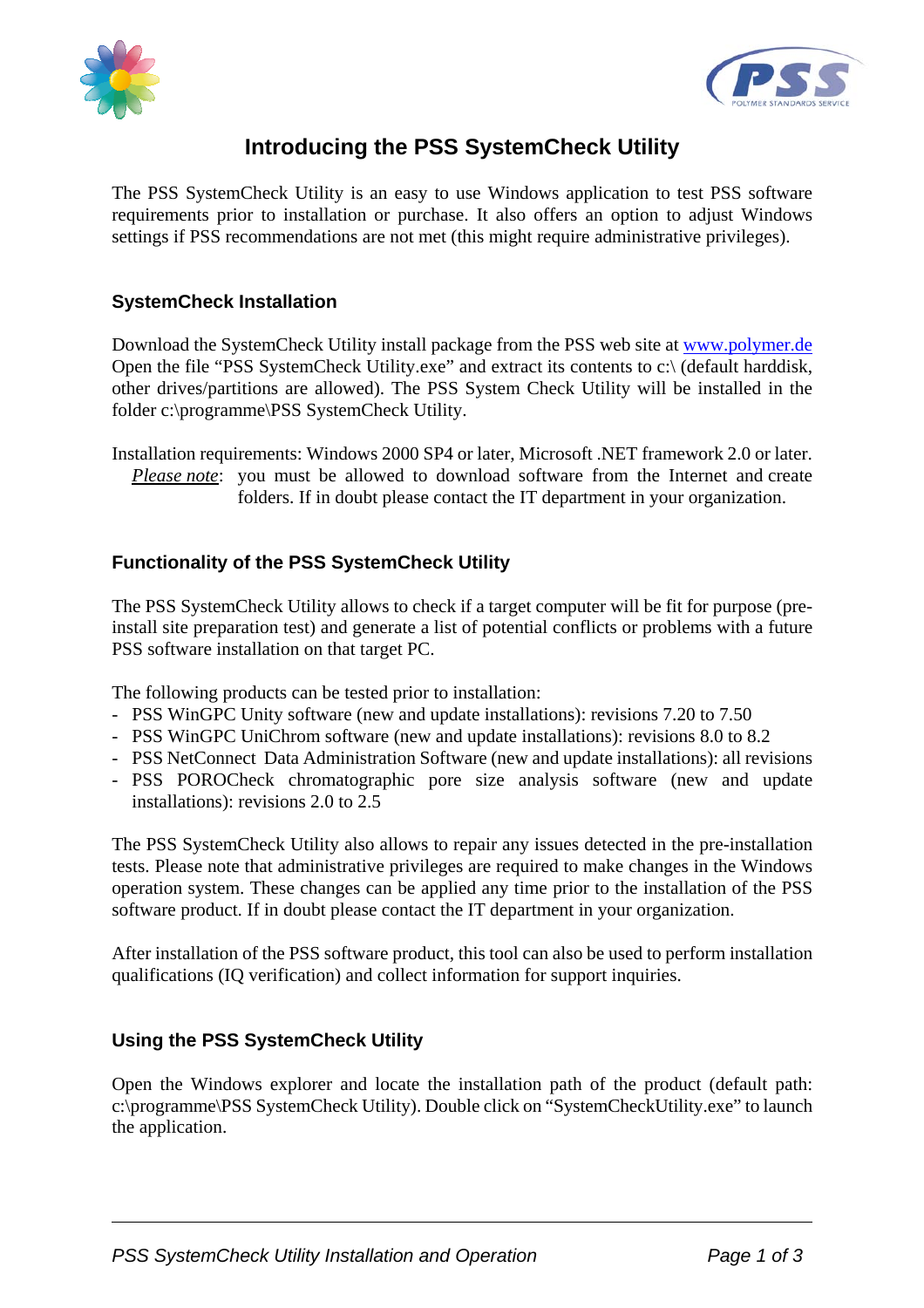| <b>Welcome</b>                                                                                                              | l ol<br>-52<br>- 1                                                                         |  |
|-----------------------------------------------------------------------------------------------------------------------------|--------------------------------------------------------------------------------------------|--|
| <b>System Check Utility</b>                                                                                                 | select language                                                                            |  |
| The System Check Utility tests, if your machine meets the minimal<br>software requirements for a software product from PSS. |                                                                                            |  |
| Please select the xml-file of the software product you wanted to test.                                                      |                                                                                            |  |
| $\cdots$                                                                                                                    | click on browse button<br>to select file for testing<br><b>PC fitness for PSS software</b> |  |
| <b>Start</b>                                                                                                                |                                                                                            |  |
|                                                                                                                             |                                                                                            |  |
|                                                                                                                             |                                                                                            |  |
|                                                                                                                             |                                                                                            |  |

After selecting the language, browse to the SystemCheck Utility installation path (default path: c:\programme\PSS SystemCheck Utility) and select the appropriate test file. All test file names are in the following form:

{product name} version {version number}.xml

E.g. select the filename "WinGPC Version 8.1.xml" to test the computer for WinGPC UniChrom 8.1 fitness. The software lists the test items in the next screen (see adjacent Figure). Click on the "Back" button to select a different test case or on the "Executing" button to proceed with the site preparation tests.



The next screen shows the overview (see adjacent Figure) of the test results (test summary screen):

- **O** no issues found; all installation requirements are met
- there might be a problem; check test details by clicking on the "More" button for the respective test(s)

Finish